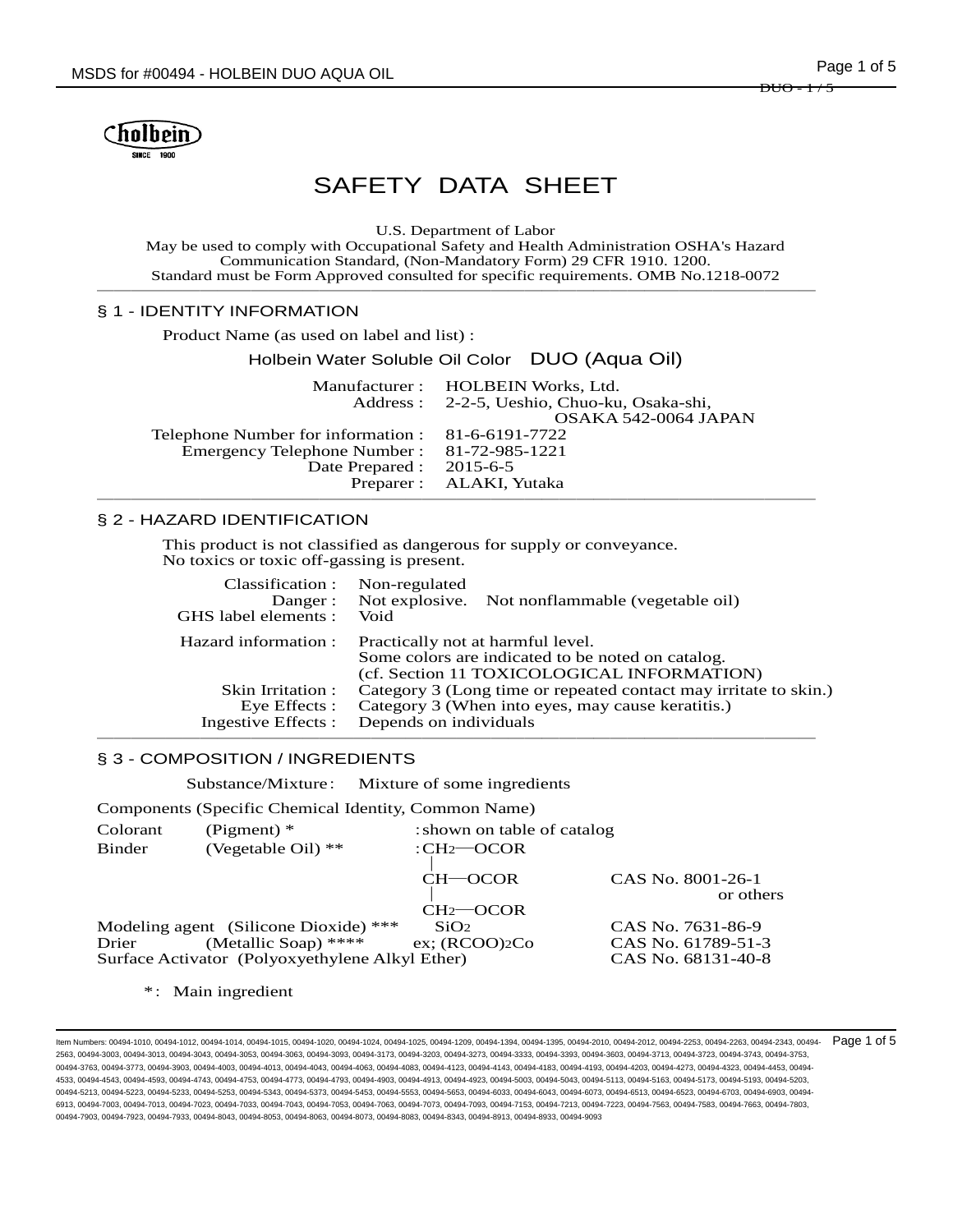- \*\* : Linseed oil, Poppy oil or Safflower Oil (Triglyceride of Linolic acid, Linolenic acid Oleic acid or Palmitic acid)
- In some colors, may be altered with Calcium Carbonate or no body-pigment.
- : Naphthenate or Octoate of Cobalt, Manganese or Zirconium. In some colors, not applied. ───────────────────────────────────────

### § 4 - FIRST AID MEASURES

|                    | Eyes : In case of eye contact, rinse with plenty of water and if necessary<br>consult an eye specialist. |
|--------------------|----------------------------------------------------------------------------------------------------------|
|                    | Ingestion : Drink some glasses of water and induce vomiting. If CL is shown on                           |
|                    | label, confirm name of pigment with appendix of this sheet and seek<br>medical attention.                |
|                    | If you feel unwell, seek medical advice.                                                                 |
|                    | Skin Contact: Wash with mild soap and water.                                                             |
| Inhalation : $N/A$ |                                                                                                          |
|                    |                                                                                                          |

#### § 5 - FIRE AND EXPLOSION HAZARD DATA

| Flammability :              | Not nonflammable (vegetable oil)                                                        |  |  |
|-----------------------------|-----------------------------------------------------------------------------------------|--|--|
| Flash Point:                | 306 °C (As Linseed Oil. Not examined about products)                                    |  |  |
| <b>Combustion Products:</b> | Carbon monoxide and oxides of metals                                                    |  |  |
|                             | Extinguishing Media: Water mist, Foam, Dry powder, CO2                                  |  |  |
|                             | Unusual Fire and Explosion Hazards : Oil dries by oxygen. Rags or waste soaked with oil |  |  |
|                             | may spontaneously catch fire if improperly discarded.                                   |  |  |
|                             | Not exclusive.                                                                          |  |  |
|                             |                                                                                         |  |  |

# § 6 - ACCIDENTAL RELEASE MEASURES

Wipe out. ──────────────────────────────────────────

# § 7 - HANDLING AND STORAGE

Precautions to Be Taken in Handling and Storing :

Avoid prolonged or repeated contact with skin and eyes. ──────────────────────────────────────────

#### § 8 - EXPOSURE CONTROLS / PERSONAL PROTECTION

Especially none (No data on products) ──────────────────────────────────────────

#### § 9 - PHYSICAL / CHEMICAL CHARACTERISTICS

Appearance : Colored paste with heavy consistency Volatile : None Odor : as vegetable oil Specific Gravity  $(H_2O = 1)$ :  $1.3 \sim 2.3$  (Av.1.82) Boilling Point : N/A pH : N/A Solubility in Water : Soluble (dispersible) ──────────────────────────────────────────

#### § 10 - HAZARD INFORMATION AND STABILITY

Stability : Stable under normal state Byproducts : Carbon dioxide and oxides of metals in case of fire. Incompatibility (Materials to Avoid) : None

ltem Numbers: 00494-1010, 00494-1012, 00494-1014, 00494-1015, 00494-1020, 00494-1024, 00494-1209, 00494-1304, 00494-1394, 00494-2010, 00494-2010, 00494-2012, 00494-2253, 00494-2263, 00494-23543, 00494-2354, 00494-2263, 004 2563, 00494-3003, 00494-3013, 00494-3043, 00494-3053, 00494-3063, 00494-3093, 00494-3173, 00494-3203, 00494-3273, 00494-3333, 00494-3393, 00494-3603, 00494-3713, 00494-3723, 00494-3743, 00494-3753, 00494-3763, 00494-3773, 00494-3903, 00494-4003, 00494-4013, 00494-4043, 00494-4063, 00494-4123, 00494-4113, 00494-4183, 00494-4183, 00494-4203, 00494-4273, 00494-4273, 00494-4273, 00494-4453, 00494-4203, 00494-4273, 00494-4 4533, 00494-4543, 00494-4593, 00494-4743, 00494-4753, 00494-4773, 00494-4793, 00494-4903, 00494-4913, 00494-4923, 00494-5003, 00494-5043, 00494-5113, 00494-5163, 00494-5173, 00494-5193, 00494-5203, 00494-5213, 00494-5223, 00494-5233, 00494-5243, 00494-5373, 00494-5453, 00494-5553, 00494-6633, 00494-6043, 00494-6073, 00494-6073, 00494-6513, 00494-6523, 00494-6703, 00494-6073, 00494-6073, 00494-6703, 00494-6903, 00494-6 6913, 00494-7003, 00494-7013, 00494-7023, 00494-7033, 00494-7043, 00494-7053, 00494-7063, 00494-7073, 00494-7093, 00494-7153, 00494-7213, 00494-7223, 00494-7563, 00494-7583, 00494-7663, 00494-7803, 00494-7903, 00494-7923, 00494-7933, 00494-8043, 00494-8053, 00494-8063, 00494-8073, 00494-8083, 00494-8343, 00494-8913, 00494-8933, 00494-9093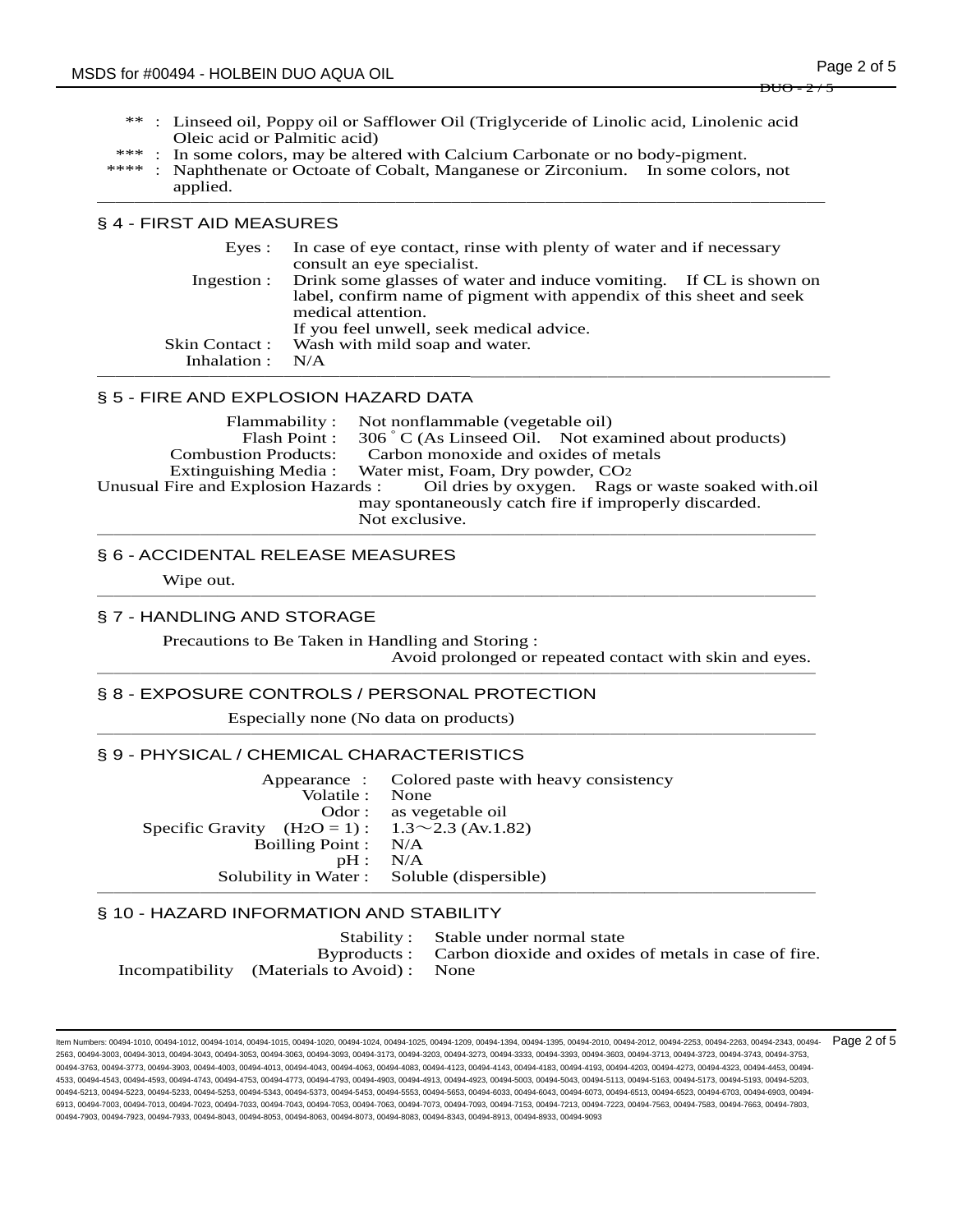| Hazardous Decomposition or Byproducts :<br>Corrosive Behavior:                                                                                                                  |                                                               | No thermal decomposition when stored and handled<br>correctly.<br>None                                                                                                                                                                                                         |
|---------------------------------------------------------------------------------------------------------------------------------------------------------------------------------|---------------------------------------------------------------|--------------------------------------------------------------------------------------------------------------------------------------------------------------------------------------------------------------------------------------------------------------------------------|
| § 11 - TOXICOLOGICAL INFORMATION                                                                                                                                                |                                                               |                                                                                                                                                                                                                                                                                |
| Primary Routes of Entry:<br>Oral Toxicity (LC50):                                                                                                                               |                                                               | Dermal, eye contact, swallowing<br>Differs by each colors.<br>Even if hazardous, doesn't practically act acutely.                                                                                                                                                              |
| The harmful pigments are noted on catalog as follows;<br>Cadmium group :<br>Cobalt group :                                                                                      | lung damage.                                                  | Contains soluble Cadmium which may be harmful by<br>ingestion. Exposure may cause damage to the kidneys or<br>testes or harm to the developing fetus. Inhalation may cause<br>Contains soluble Cobalt which may be harmful if swallowed.<br>Exposure may damage heart or lungs |
| Effects of Acute Exposure :<br>Effects of Chronic Exposure:<br>Skin irritation :<br>Eye irritation :<br>Carcinogenicity:<br>Sensitization :<br>Mutagenicity:<br>Teratogenicity: | None known<br>None known<br>Not expected<br>N/A<br>None known | Usually non irritant. Upon skin contact, wash with soap or<br>other non-irritating cleansing agents.<br>Usually non irritant. In case of eye contact, rinse with plenty<br>of water and consult an eye specialist if necessary.<br>N/A. DUO does not react as carcinogen.      |

## § 12 - ECOLOGICAL INFORMATION

No suitable information ──────────────────────────────────────────

#### § 13 - DISPOSAL CONSIDERATIONS

As being filled in aluminium tube, DUO may be treated as incombustible according to all federal, state or governmental regulations.

 Stained cloths or papers which has been used to wipe or so on are so flammable that they had better been wetted with water. ──────────────────────────────────────────

#### § 14 - TRANSPORT INFORMATION

|                   | flammability. | Transport Hazard Class: Non-regulated. Out of case of general notice on |
|-------------------|---------------|-------------------------------------------------------------------------|
| UN Class : $N/A$  |               |                                                                         |
| UN Number : $N/A$ |               |                                                                         |
|                   |               |                                                                         |

#### § 15 - REGULATORY INFORMATION

| Danger Class : N/A                    |                                                |
|---------------------------------------|------------------------------------------------|
| Industrial Safety and Health Law: N/A |                                                |
|                                       | Fire Service Law : Dangerous Materials Group 4 |
| High Pressure Gas Safety Law : N/A    |                                                |

Ready to be conformed to ACMI, Art & Creative Materials Institute, under ASTM D 4236. ──────────────────────────────────────────

ltem Numbers: 00494-1010, 00494-1012, 00494-1014, 00494-1015, 00494-1020, 00494-1024, 00494-1209, 00494-1304, 00494-1394, 00494-2010, 00494-2010, 00494-2012, 00494-2253, 00494-2263, 00494-23543, 00494-2354, 00494-2263, 004 2563, 00494-3003, 00494-3013, 00494-3043, 00494-3053, 00494-3063, 00494-3093, 00494-3173, 00494-3203, 00494-3273, 00494-3333, 00494-3393, 00494-3603, 00494-3713, 00494-3723, 00494-3743, 00494-3753, 00494-3763, 00494-3773, 00494-3903, 00494-4003, 00494-4013, 00494-4043, 00494-4063, 00494-4123, 00494-4113, 00494-4183, 00494-4183, 00494-4203, 00494-4273, 00494-4273, 00494-4273, 00494-4453, 00494-4203, 00494-4273, 00494-4 4533, 00494-4543, 00494-4593, 00494-4743, 00494-4753, 00494-4773, 00494-4793, 00494-4903, 00494-4913, 00494-4923, 00494-5003, 00494-5043, 00494-5113, 00494-5163, 00494-5173, 00494-5193, 00494-5203, 00494-5213, 00494-5223, 00494-5233, 00494-5243, 00494-5373, 00494-5453, 00494-5553, 00494-6633, 00494-6043, 00494-6073, 00494-6073, 00494-6513, 00494-6523, 00494-6703, 00494-6073, 00494-6073, 00494-6703, 00494-6903, 00494-6 6913, 00494-7003, 00494-7013, 00494-7023, 00494-7033, 00494-7043, 00494-7053, 00494-7073, 00494-7093, 00494-7153, 00494-7213, 00494-7223, 00494-7583, 00494-7563, 00494-7663, 00494-7683, 00494-7683, 00494-7663, 00494-7663, 0 00494-7903, 00494-7923, 00494-7933, 00494-8043, 00494-8053, 00494-8063, 00494-8073, 00494-8083, 00494-8343, 00494-8913, 00494-8933, 00494-9093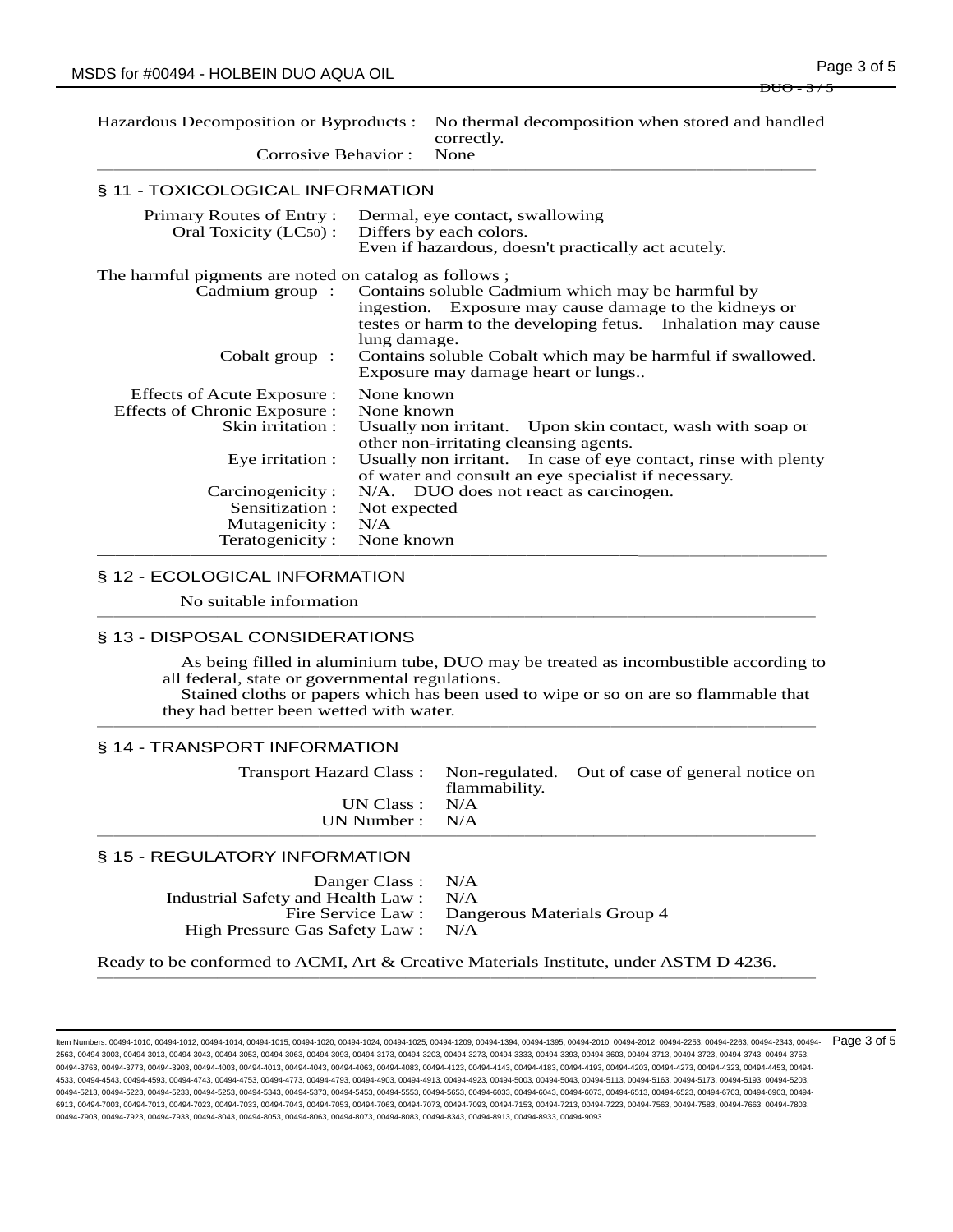$D\text{UO} = 4$ 

## § 16 - OTHER INFORMATION

Notice: All information contained herein is for references and guidance for normal use, and not for all conceivable conditions of handling and use. The responsibility for irregular use belongs to user individuals. All information are under our knowledge of today, and not secure the perfection. All information may change according to circumstances. ───────────────────────────────────────────

ltem Numbers: 00494-1010, 00494-1012, 00494-1014, 00494-1015, 00494-1020, 00494-1024, 00494-1209, 00494-1304, 00494-1394, 00494-2010, 00494-2010, 00494-2012, 00494-2253, 00494-2263, 00494-23543, 00494-2354, 00494-2263, 004 2563, 00494-3003, 00494-3013, 00494-3043, 00494-3053, 00494-3063, 00494-3093, 00494-3173, 00494-3203, 00494-3273, 00494-3333, 00494-3393, 00494-3603, 00494-3713, 00494-3723, 00494-3743, 00494-3753, 00494-3763, 00494-3773, 00494-3903, 00494-4003, 00494-4013, 00494-4043, 00494-4063, 00494-4123, 00494-4113, 00494-4183, 00494-4183, 00494-4203, 00494-4273, 00494-4273, 00494-4273, 00494-4453, 00494-4203, 00494-4273, 00494-4 4533, 00494-4543, 00494-4593, 00494-4743, 00494-4753, 00494-4773, 00494-4793, 00494-4903, 00494-4913, 00494-4923, 00494-5003, 00494-5043, 00494-5113, 00494-5163, 00494-5173, 00494-5193, 00494-5203, 00494-5213, 00494-5223, 00494-5233, 00494-5243, 00494-5373, 00494-5453, 00494-5553, 00494-6633, 00494-6043, 00494-6073, 00494-6073, 00494-6513, 00494-6523, 00494-6703, 00494-6073, 00494-6073, 00494-6703, 00494-6903, 00494-6 6913, 00494-7003, 00494-7013, 00494-7023, 00494-7033, 00494-7043, 00494-7053, 00494-7073, 00494-7093, 00494-7153, 00494-7213, 00494-7223, 00494-7583, 00494-7563, 00494-7663, 00494-7683, 00494-7683, 00494-7663, 00494-7663, 0 00494-7903, 00494-7923, 00494-7933, 00494-8043, 00494-8053, 00494-8063, 00494-8073, 00494-8083, 00494-8343, 00494-8913, 00494-8933, 00494-9093